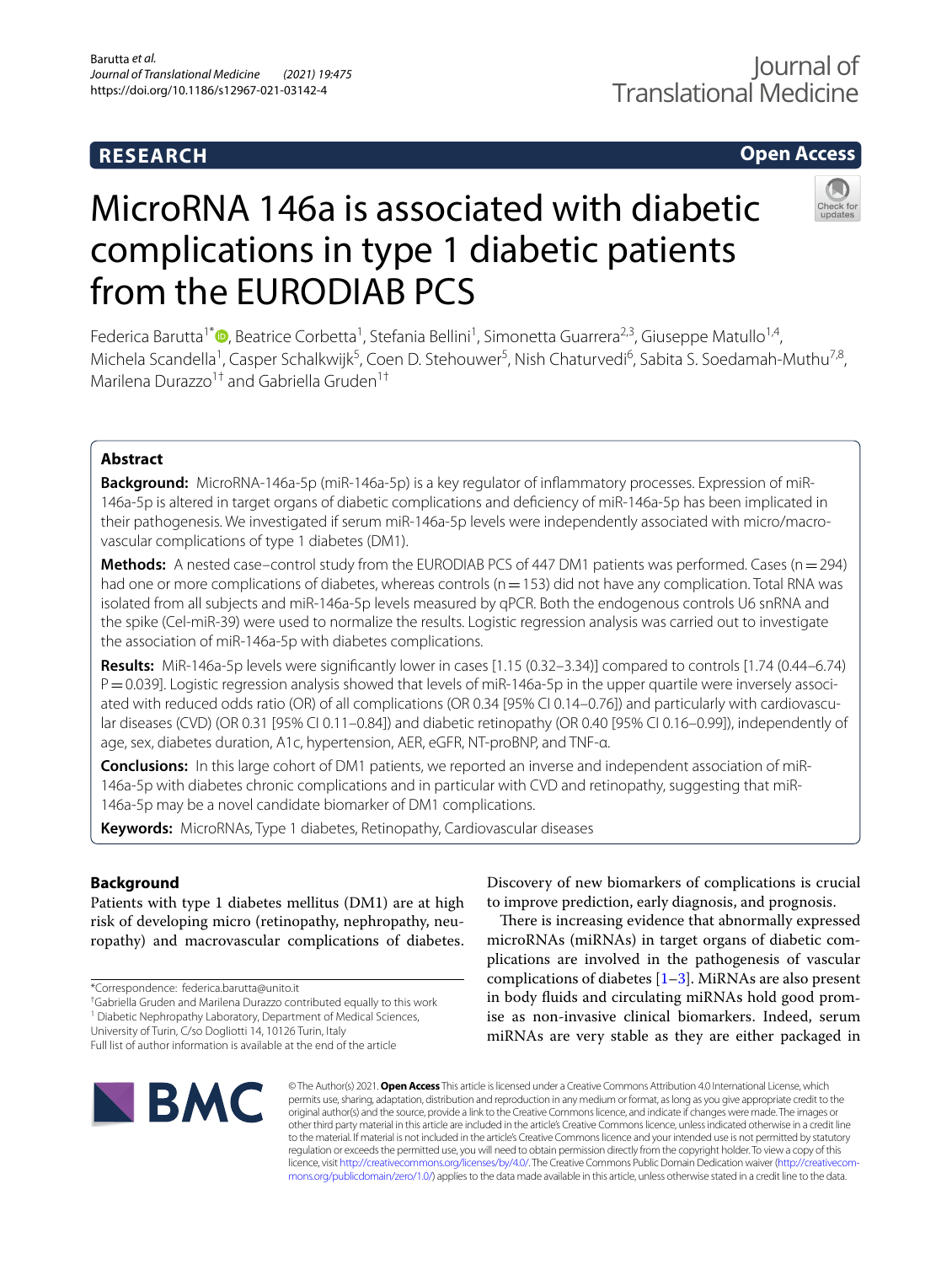extracellular vesicles (EVs) or bound to proteins that protect them from endogenous RNases activity [\[4](#page-7-2)[–7\]](#page-7-3).

There is relatively poor knowledge on circulating miR-NAs as biomarkers in the context of DM1 complications [[2,](#page-7-4) [8](#page-7-5)[–10\]](#page-7-6). However, serum levels of a panel of specifc TGF-β1-regulated miRNAs predict progression to endstage renal failure (ESRF) in DM1 patients with proteinuria [[9\]](#page-7-7). Moreover, circulating miR-27b, miR-320a, and miR-126 levels were found independently associated with diabetic retinopathy [\[11](#page-7-8), [12\]](#page-8-0).

miR-146a-5p is a key negative regulator of infammatory processes. Specifcally, NF-kB, a pro-infammatory transcription factor, induces miR-146a-5p expression, which in turn represses target genes important in NF-kB activation  $[13, 14]$  $[13, 14]$  $[13, 14]$  $[13, 14]$ . Therefore, miR-146a-5p expression is a mechanism by which NF-κB restrains its infammationpromoting activity and favors resolution of infammation. In addition, miR-146a-5p prevents infammasome activation and macrophage shift to the proinfammatory M1 phenotype [\[15](#page-8-3)]. Preclinical studies have shown that insufficient miR-146a-5p expression fuels inflammation thereby contributing to the pathogenesis of diabetes vascular complications [\[15](#page-8-3)[–19](#page-8-4)].

Whether serum miR-146a-5p levels are associated with vascular complications of DM1 diabetes is unknown; however, miR-146a-5p was one of the 25 diferentially expressed miRNAs in a profling analysis performed in pooled serum samples from DM1 patients with and without complications [\[20](#page-8-5)].

The aim of the present study was to confirm these profling results and to assess if elevated miR-146a-5p levels afected odds ratios (ORs) of micro/macrovascular complications in DM1 patients from the EURODIAB PCS nested case–control study.

## **Methods**

## **Patient sample**

The EURODIAB Type 1 Diabetes Complications Study (1989–1991) was designed to discover risk factors of diabetes complications in 3,250 subjects with DM1[\[21](#page-8-6)]. Seven years later study participants were invited for re-examination in the EURODIAB Prospective Complication Study (PCS 1997–1999) [[22\]](#page-8-7) and a nested case– control study was designed at follow-up. Cases had at least one complication among cardiovascular diseases (CVD), retinopathy, and albuminuria; whereas controls were free of complications  $[23–26]$  $[23–26]$ . The present study included 460 subjects (300 cases and 160 controls, ratio 1.9) with available serum samples and data on complications. Cases and controls were unmatched and adjustments were made at the analysis stage. Risk factors [cholesterol, hypertension, body mass index (BMI), triglycerides, A1c] were assessed as previously described [[26\]](#page-8-9). Retinopathy was evaluated and graded from retinal photographs using the EURODIAB protocol [\[22](#page-8-7)]. Albumin excretion rate (AER) was measured on two 24-h urine collections by immunoturbidimetry and classifed as normo-  $\left($ <20 μg/min), micro-  $\left(20-200 \right)$  μg/min), or macro-albuminuria ( $\geq 200 \mu g/min$ ). Glomerular filtration rate (eGFR) was estimated using the four-component equation from the Modifcation of Diet in Renal Disease study [\[27](#page-8-10)]. CVD was defned as a physician-diagnosed positive history of myocardial infarction, coronary artery bypass graft surgery, angina, stroke and/or ischemic changes on a centrally Minnesota-coded EKG.

The study was approved by the Ethical Committee of Turin University. The procedures were in accordance with the Helsinki Declaration. Written consent has been obtained from each patient or subject after full explanation of the purpose and nature of all procedures used.

## **Biomarkers**

Tumor necrosis factor  $\alpha$  (TNF- $\alpha$ ) and interleukin 6 (IL-6) levels were measured by ELISA assays (R&D Systems) as described previously [[23,](#page-8-8) [26](#page-8-9)]. NT-proBNP was measured by two-site sandwich electrochemiluminescence immunoassay (Elecsys proBNP II; Roche, Mannheim, Germany) [[25\]](#page-8-11).

## **RNA isolation**

Total RNA was prepared using the Trizol®LS reagent (Thermo Fisher, Milan, Italy) according to the manufacturer's recommendations. In brief, 200 µl of serum was mixed thoroughly with 750  $\mu$ l of TRIZOL<sup>®</sup>LS reagent. Mixtures were then gently inverted 5–8 times, and incubated at room temperature (RT) for 15 min. After which, both the spike-in Cel-miR-39 (3  $\mu$ l) and 200  $\mu$ l of chloroform were added and the solution was mixed vigorously. The samples were then centrifuged at 12,000xg for 15 min at 4  $\degree$ C, the upper aqueous phase was carefully transferred to a new tube, upon which 500 µl isopropanol was added, and then incubated for 10 min at RT, before then being centrifuged a 4 °C, 12,000xg for 10 min. Pellets were washed with 75% ethanol, air-dried at RT for 10 min, and re-suspended in 25 μl of nuclease free  $H_2O$ . RNA quality was assessed by capillary electrophoresis on an Agilent-2100 Bioanalyzer (Agilent Technologies, Santa Clara, CA).

## **Reverse transcription (RT) and pre‑amplifcation**

RT reaction was performed by using TaqMan MicroRNA Reverse Transcription Kit according to the company's recommendations. Three  $\mu$ l of RNA solution from the 25 µl eluate was combined with 6 µl of RT primer pool, 0.30  $\mu$ l of dNTPs with dTTP (100 mmol/L), 1.50  $\mu$ l of  $10 \times RT$  Buffer, 3 µl of Multiscribe Reverse Transcriptase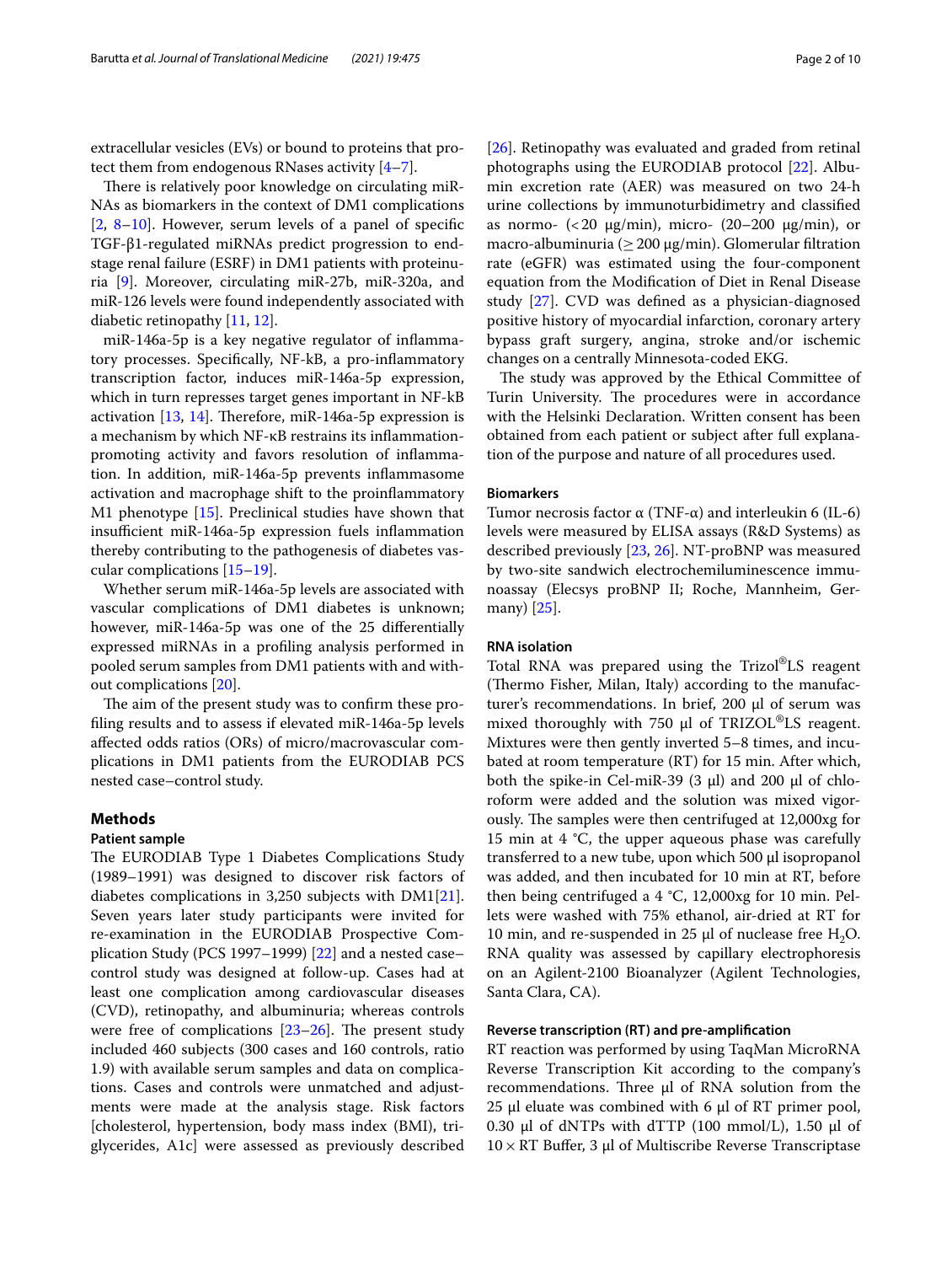and 0.19 µl of RNase (20U/µl) to a final volume of 15 µl. The RT-PCR reaction was set as follows:  $16 °C$  for 30 min, 42 °C for 30 min and 85 °C for 5 min using a Veriti thermocycler (Thermo Fisher, Milan, Italy). The RT reaction products were further amplifed using the Megaplex PreAmp Primers (Thermo Fisher, Milan, Italy). A 2.5 µl aliquot of the RT reaction product was combined with 12.5  $\mu$ l of Pre-amplification Mastermix (2x) and 3.75  $\mu$ l of Preamplifcation primer pool (10x) to a fnal volume of 25 µl. The pre-amplification reaction was performed by heating the samples at 95 °C for 10 min, followed by 12 cycles of 95 °C for 15 s and 60 °C for 4 min. Finally, samples were heated at 99.9 °C for 10 min to ensure enzyme inactivation. Pre-amplifcation reaction products were diluted to a final volume of 100 µl and stored at  $-$  20 °C.

## **Taqman qPCR assay**

qPCR was performed using Taqman reagents (Taqman miRNA Assay, Taqman Universal PCR Master Mix No AmpErase UNG). Diluted pre-amplifcation products (0.10  $\mu$ l) were combined with 0.50  $\mu$ l of Taqman miRNA Assay  $(20x)$  and 5 µl of the Taqman Universal PCR Master Mix No AmpErase UNG (2x) to a fnal volume of 10  $\mu$ l. qPCR was performed on an Applied Biosystems 7900HT thermocycler at 95 °C for 10 min, followed by 40 cycles of 95 °C for 15 s and 60 °C for 1 min. The comparative Ct method ( $2^{-\Delta\Delta Ct}$ ). (SDS2.2 software) was used to calculate relative expression. Results were normalized using both the endogenous control U6 snRNA and the spike in Cel-miR-39. Thirteen samples with Ct values≥35 or undetermined for Cel-miR-39, miR-146a-5p and  $U6 \geq 35$  were excluded from the analyses.

## **Statistical analyses**

Normally distributed variables are reported as means (standard deviation, SD), while non-normally distributed variables were log-transformed (miR-146a-5p, triglycerides, NT-proBNP, TNF- $\alpha$ , IL6, AER) and reported as geometric means (25°-75° percentiles). Student's t-test and ANOVA were used for comparisons. Categorical variables were compared using the Chi-Squared test. Pearson's correlation coefficient analysis was used to assess the relationship between miR-146a-5p and clinical variables. Logistic regression analysis was employed to estimate the odds ratios (ORs) of miR-146a-5p for all chronic complications (micro-macroalbuminuria, CVD, retinopathy), independently of established risk factors and confounders. We used the likelihood ratio test to compare nested models, exploring the relevance of age, gender, diabetes duration, BMI, A1c, blood pressure, total cholesterol, AER, eGFR, NT-proBNP, IL-6, TNF-α, and smoking. Analyses were hypothesis-oriented and variables were retained in the fnal model if they added signifcantly to the likelihood of models or to the estimated coefficients of predictors. As miR-146a-5p may play a diferent role in various complications, models were also ftted for each complication separately. To assess ORs for increasing miR-146a-5p levels, miR-146a-5p levels were categorized by quartile distribution in controls. Because ORs in the three lower quartiles were similar, they were combined as the reference category in the fnal analysis and compared to the upper quartile. A p value  $< 0.05$  was considered statistically signifcant. Analyses were performed using the SPSS (Version 27) software.

## **Results**

## **Patients' clinical characteristics**

The studied population  $(n=447)$  (Fig. [1\)](#page-3-0) had an average age of  $39.5 \pm 10.1$  years, mean diabetes duration of  $21.6 \pm 9.7$  years, and a similar percentage of men and women. Among the 294 cases, 179 individuals had nephropathy (40.8% micro- and 59.2% macroalbuminuria) and 257 individuals had retinopathy (background 48.6% and proliferative 51.4%). However, most subjects 165 (56.1%) had both microvascular complications. CVD was present in 117 subjects (39.8%) and most of them had CAD (90.6%). Table [1](#page-3-1) shows the characteristics of both cases and controls. Overall cases had a worse risk factor profle than controls, as shown by more unfavorable levels of conventional risk factors and infammatory cytokines.

## **miR‑146a‑5p expression**

MiR-146a-5p was measurable in all the 447 samples and value distribution was right-skewed. Individual Ct values are reported in the Additional file [1](#page-7-9): Table S1. There were no diferences in mir146a-5p levels between men and women [men: 1.32 (0.37–4.53); women: 1.34 (0.33–4.20),  $p=0.91$ ] and across age categories [ $\leq$ 35.0: 1.35 (0.38– 4.31); 35.1–45.9: 1.32 (0.32–4.23); 46.0–55.9: 1.26 (0.26– 5.06) and  $\geq$  56.0 years: 1.34 (0.46–3.53), p = 0.95].

## **Correlation of miR‑146a‑5p with clinical parameters and serum biomarkers**

We then explored the association between miR-146a-5p and a range of relevant biochemical and clinical variables. Correlations of all variables in a matrix are reported in Additional file [2](#page-7-10): Table S2. There was no correlation between miR-146a-5p and age even after adjustment for sex ( $p=0.823$ ). Similarly, no correlation was found between miR-146a-5p levels and diabetes duration neither in the whole population nor in cases (cases:  $r=0.038$ ,  $p=0.521$ ). Notably, serum miR-146a-5p levels were inversely correlated with diastolic blood pressure  $(r = -0.11, p = 0.019)$ , triglycerides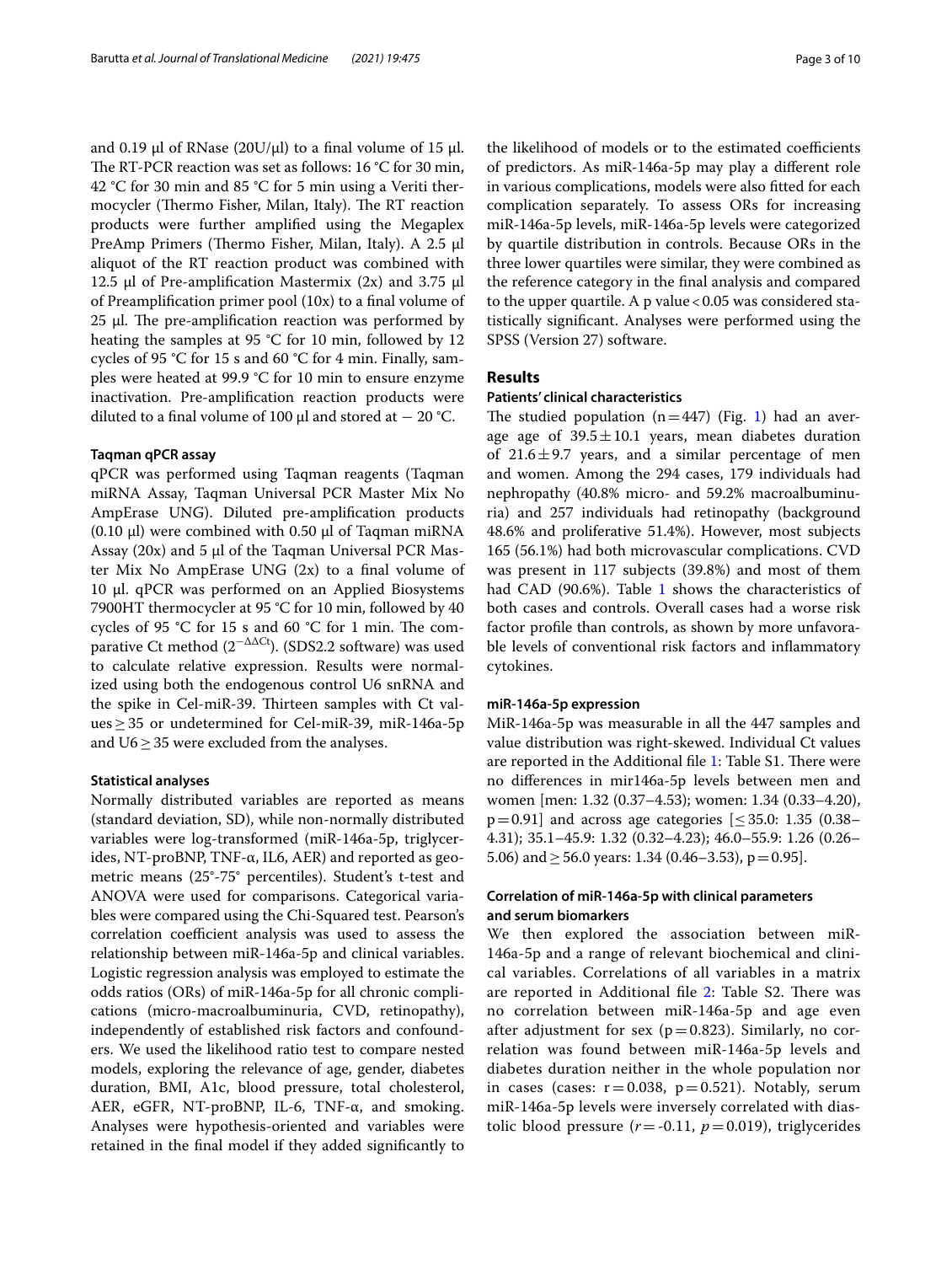

<span id="page-3-1"></span><span id="page-3-0"></span>

|                                   | Case subjects<br>$(n = 294)$ | <b>Control subjects</b><br>$(n=153)$ | P value |
|-----------------------------------|------------------------------|--------------------------------------|---------|
| Age (years)                       | $41.60 \pm 10.70$            | $35.50 \pm 7.50$                     | < 0.001 |
|                                   |                              |                                      |         |
| Sex (M/F%)                        | 53/47                        | 48/52                                | 0.35    |
| BMI (Kg/m <sup>2</sup> )          | $24.80 \pm 3.60$             | $23.80 \pm 2.60$                     | 0.001   |
| Diabetes duration (years)         | $24.95 \pm 9.23$             | $15.31 \pm 7.12$                     | < 0.001 |
| A1C (%)                           | $9.02 \pm 1.61$              | $7.77 \pm 1.19$                      | < 0.001 |
| Systolic BP (mmHg)                | $127.30 \pm 22.20$           | $114.60 \pm 13.50$                   | < 0.001 |
| Diastolic BP (mmHg)               | 75.90 ± 11.40                | 73.50 ± 10.80                        | 0.030   |
| Current smoker (%)                | 32.90                        | 28.10                                | 0.01    |
| Hypertension (%)                  | 55.80                        | 13.40                                | < 0.001 |
| eGFR (ml/min/1.73m <sup>2</sup> ) | $90.31 \pm 25.04$            | $106.20 \pm 13.74$                   | < 0.001 |
| Total cholesterol (mmol/l)        | $5.48 \pm 1.23$              | $4.90 \pm 1.09$                      | < 0.001 |
| LDL-cholesterol (mmol/l)          | $3.35 \pm 1.11$              | $2.79 \pm 0.97$                      | < 0.001 |
| HDL-cholesterol (mmol/l)          | $1.60 \pm 0.42$              | $1.66 \pm 0.40$                      | 0.157   |
| Triglycerides (mmol/l)            | $1.19(0.82 - 1.58)$          | $0.82(0.64 - 1.08)$                  | < 0.001 |
| NT-proBNP (pg/ml)                 | 76.31 (31.34-133.50)         | 41.10 (22.57-75.48)                  | < 0.001 |
| TNF- $\alpha$ (pg/ml)             | $3.27(2.40 - 4.30)$          | $2.21(1.72 - 2.85)$                  | < 0.001 |
| $IL-6$ (pg/ml)                    | $2.50(1.33 - 3.79)$          | $1.80(1.17 - 2.55)$                  | < 0.001 |
| miR-146a-5p                       | $1.15(0.32 - 3.34)$          | $1.74(0.44 - 6.73)$                  | 0.039   |

Data are expressed as mean ± SD, percentage or geometric mean (25°-75° percentile) for log-transformed data. BMI, body mass index; LDL, low-density lipoprotein; HDL, high-density lipoprotein; BP, blood pressure; eGFR, estimated glomerular fltration rate; NT-proBNP, NT-proB-type Natriuretic Peptide; IL-6, interleukin 6; TNF-α, tumor necrosis factor alpha

(*r*=-0.12, *p*=0.01), TNF-α (*r*=-0.17, *p*=0.000), and NT-proBNP (*r*=-0.15, *p*=0.002). Moreover, miR-146a-5p levels were found to be positively correlated with renal function (eGFR  $r = 0.22$ ,  $p = 0.000$ ).

## **MiR‑146a‑5p levels in cases vs. controls**

Levels of miR-146a-5p were signifcantly lower in cases [1.15 (0.32–3.32)] compared to controls [1.74 (0.44–6.11)  $P=0.039$ ] (Fig. [2](#page-4-0)A), and results were not modified after adjustment for age and sex  $(P=0.042)$  and diabetes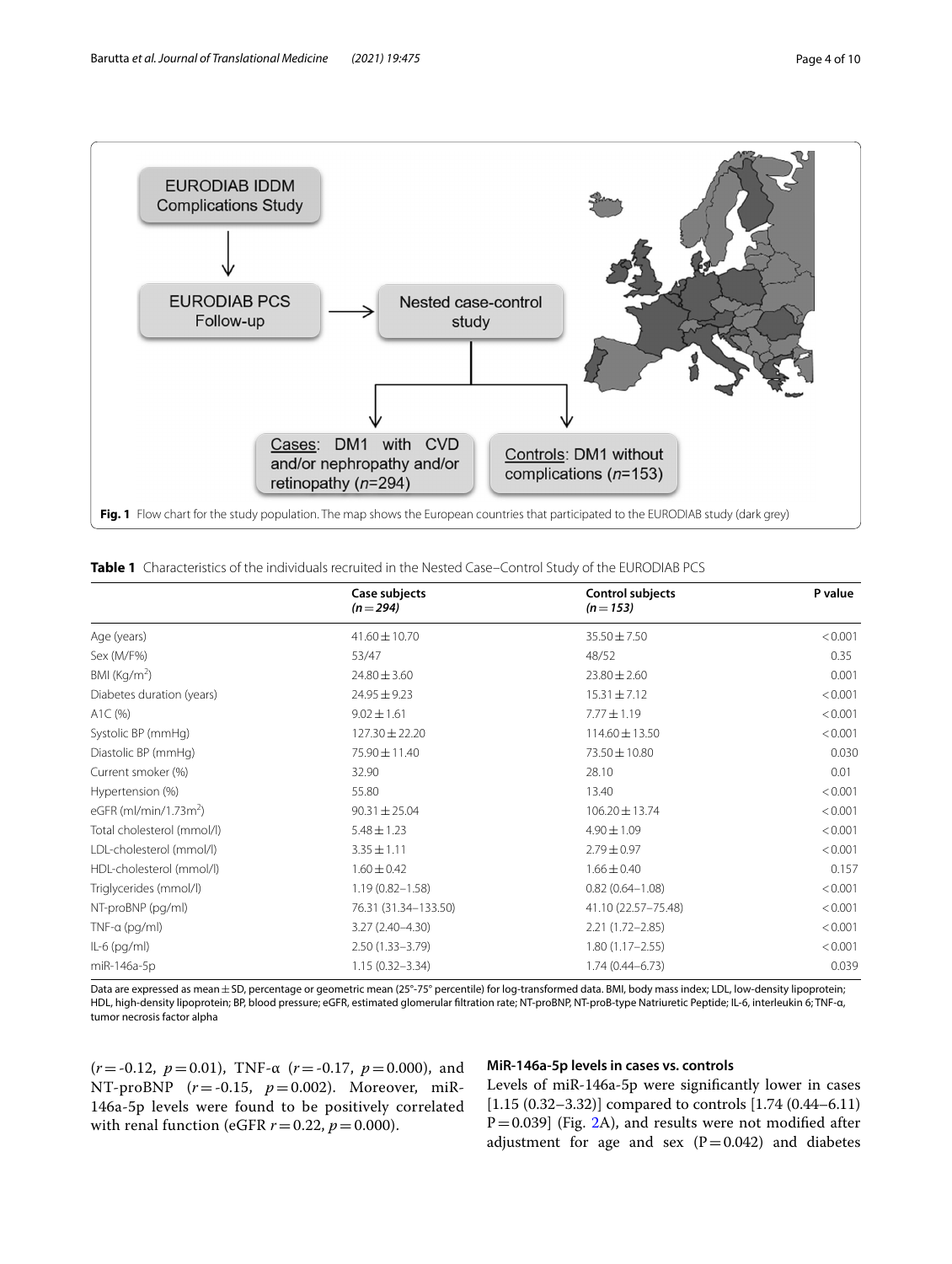

<span id="page-4-0"></span>duration ( $P = 0.049$ ). Among cases miR-146a-5p levels were similar in patients with one [1.13 (0.31–3.00)] or multiple (>1) [1.15 (0.33–3.38)] diabetes complications. When the comparison was performed separately in each sex, miR-146a-5p levels were still lower in cases compared to controls in both men and women; but differences did not reach statistical signifcance [men; cases: 1.16  $(0.36-3.31)$ ; controls: 1.72  $(0.36-6.77)$ , P = 0.160; women: cases 1.15 (0.28–3.39); controls: 1.76 (0.46–7.34),  $P = 0.209$ ] (Fig. [2](#page-4-0)B).

## **Logistic regression**

Logistic regression analyses were carried out to establish if miR-146a-5p changed the odds ratios (OR) of having either all or individual vascular complications, independently of risk factors and potential confounders. Levels of miR-146a-5p in the upper quartile  $(>6.73)$  were associated with a 59% lower risk of having all complications  $(OR = 0.41, 95\% \text{ CI } 0.21 - 0.79)$  and this was independent of age, gender, A1c, and duration of diabetes (Model 1-Table [2](#page-4-1)). After adjustment for AER, hypertension, eGFR, smoking, the strength of this inverse association was even greater (OR=0.32, 95% CI 0.14–0.73) (Model [2](#page-4-1)-Table 2). Following further adjustment for TNF- $\alpha$  and NT-proBNP, miR-146a-5p values in the upper quartile are still reduced by 66% the OR for all complications (OR=0.34, 95% CI 0.14–0.76) (Model 3-Table [2](#page-4-1)). Models were not afected by the inclusion of total cholesterol, BMI and IL-6. Analysis performed separately in men and women showed that miR-146a-5p was inversely and independently associated with all complications in men. An inverse association was also observed in women, but did not reach statistical signifcance (Table [3](#page-5-0)).

We also examined the associations between miR-146a-5p levels and individual diabetes complications. As shown in Table [2](#page-4-1), results obtained in all cases were predominantly driven by cases with CVD and retinopathy. In Model 1, levels of miR-146a-5p in the upper quartile were associated with 62% and 59% reduced OR for CVD and retinopathy, respectively. The trend of OR changes across models was similar to that observed for all complications and after adjustment for age, sex, A1c, diabetes duration, AER, hypertension, eGFR, and smoking

<span id="page-4-1"></span>**Table 2** Odds ratio for diabetes complications by miR-146a-5p values [upper quartile (>6.73) vs. lowest quartiles (<6.73)]

|         | All complications   | CVD                 | Nephropathy*        | Retinopathy<br>OR (95% CI) |
|---------|---------------------|---------------------|---------------------|----------------------------|
|         | OR (95% CI)         | OR (95% CI)         | OR (95% CI)         |                            |
| Model 1 | $0.41(0.21 - 0.79)$ | $0.38(0.16 - 0.89)$ | $0.50(0.24 - 1.07)$ | $0.41(0.20 - 0.84)$        |
| Model 2 | $0.32(0.14 - 0.73)$ | $0.32(0.12 - 0.84)$ | $0.64(0.28 - 1.47)$ | $0.39(0.16 - 0.96)$        |
| Model 3 | $0.34(0.14 - 0.76)$ | $0.31(0.11 - 0.84)$ | $0.72(0.30 - 1.71)$ | $0.40(0.16 - 0.99)$        |

CVD: cardiovascular diseases

Model 1: adjusted for age, sex, A1c, diabetes duration

Model 2: Model 1+AER, hypertension, eGFR, smoking

Model 3: Model 2+NT-proBNP, TNF-α

\* models do not include AER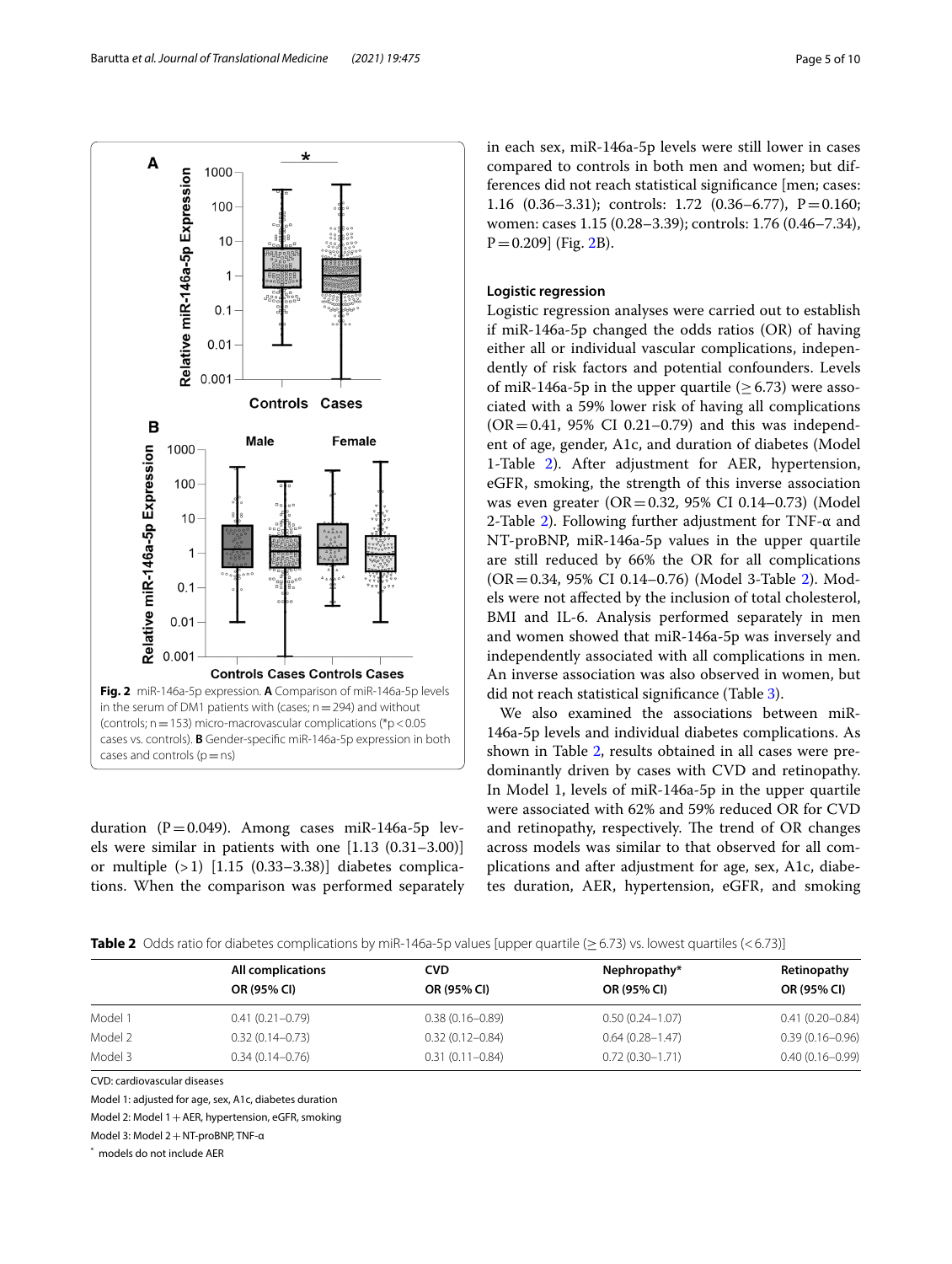<span id="page-5-0"></span>

|         | Male                     | Female              |  |
|---------|--------------------------|---------------------|--|
|         | <b>All complications</b> |                     |  |
|         | OR (95% CI)              | OR (95% CI)         |  |
| Model 1 | $0.32(0.11 - 0.94)$      | $0.45(0.19 - 1.06)$ |  |
| Model 2 | $0.20(0.05 - 0.92)$      | $0.36(0.13 - 1.04)$ |  |
| Model 3 | $0.16(0.03 - 0.80)$      | $0.39(0.13 - 1.12)$ |  |

Model 1: adjusted for age, A1c, diabetes duration

Model 2: Model  $1 + AER$ , hypertension, eGFR, smoking

Model 3: Model 2+NT-proBNP, TNF-α

the risk reduction for CVD and retinopathy was 68% and 61%, respectively. After further adjustment for both TNF-α and NT-proBNP the strength of these associations remained statistically signifcant.

## **Discussion**

In this case–control study on DM1 patients from the EURODIAB PCS, we showed an independent and inverse association between miR-146a-5p and chronic complications of diabetes.

Values of miR-146a-5p were lower in cases compared to controls. Moreover, in logistic regression analysis, miR-146a-5p levels in the highest quartile distribution of control subjects were associated with a signifcant risk reduction of diabetic complications, independently of confounders and established risk factors. This suggests that miR-146a-5p may be a candidate marker of vascular protection in DM1. miRNA-based biomarker efficacy may difer between sexes and previous studies reported lower circulating miR-146a-5p levels in women than in men [\[28](#page-8-12), [29\]](#page-8-13) and an infuence of sex adjustment on the relationship between circulating miR-146a-5p levels and clinical outcomes [[30](#page-8-14), [31](#page-8-15)]. In our study, miR-146a-5p levels did not difer in men and women and adjustment for sex did not modify the results. However, when analyses were performed separately in men and women, the inverse relation between miR-146a-5p levels and diabetes complications was confrmed in men, while it did not reach statistical significance in women. The reason for this gender-specifc diference is unknown; however, it may be related to the confounding efect of miR-146a-5p negative modulation by estrogens [\[32](#page-8-16), [33](#page-8-17)].

Previous studies have reported an age-related decline in circulating miR-146a-5p levels [\[28,](#page-8-12) [34](#page-8-18)]. However, in our study, miR-146a-5p levels did not correlate with age and did not difer across age categories. Moreover, adjustment for age did not modify the results. The reason for this discrepancy is unknown; however, the efect of age on miR-146a-5p levels was observed in very old subjects  $($ >75 years)  $[34]$  $[34]$  and our DM1 patients were relatively young. Moreover, the age-related decline in miR-146 was weaker [[34\]](#page-8-18) or even absent [[35\]](#page-8-19) in studies performed on patients with type 2 diabetes.

The source of serum miR-146a-5p was not established in our study; however, endothelial cells, platelets, and immune/inflammatory cells are likely candidates [[36](#page-8-20), [37\]](#page-8-21). In these cell types, miR-146a-5p expression can be modulated by diabetes. Indeed, exposure of endothelial cells to high glucose induces a persistent miR-146a-5p downregulation [\[38](#page-8-22)[–40\]](#page-8-23). Moreover, diabetes induces an infammatory response that can trigger a compensatory expression of miR-146a-5p. Therefore, the relationship between miR-146a-5p and diabetes is complex and is likely afected by many other variables besides hyperglycemia. This may explain why in our study there was no correlation between miR-146a-5p and A1c, despite the inverse association between miR-146a-5p and diabetes complications.

The biological mechanism underlying the independent and inverse association between serum miR-146a-5p levels and DM1 complications is unknown. However, low serum miR-146a-5p level may mirror a miR-146a-5p downregulation in endothelial cells, monocytes, and other cell types relevant to DM1 complications, where miR-146a-5p defciency impairs the feedback restraints on diabetes-induced infammation [\[40\]](#page-8-23), NOX-4-mediated oxidative stress  $[41]$  $[41]$ , and apoptosis  $[42]$  $[42]$ . Therefore, serum miR-146a-5p level may be a circulating marker of the efficacy of the anti-inflammatory response and thus of the susceptibility to develop complications. Consistent with this, miR-146a-5p is a well-established marker of infammation and is associated with a variety of immune and non-immune infammatory conditions [[14](#page-8-2), [43](#page-8-26)[–45](#page-8-27)], including CVD, Alzheimer's disease, and type 2 diabetes [[34,](#page-8-18) [46](#page-8-28)[–49\]](#page-9-0).

On the other hand, low serum miR-146a-5p levels may also be due to reduced miR-146a-5p content in circulating EVs. As uptake of miRNA containing EVs can induce phenotypic changes in the recipient cells, this may hamper the systemic control of miR-146a-5p on infammation and thus favor the development of DM1 complications [[50,](#page-9-1) [51](#page-9-2)]. Consistent with this, therapeutic strategies delivering nanoparticles loaded with miR-146a-5p have been successfully tested in various infammatory conditions [[14](#page-8-2), [52–](#page-9-3)[54](#page-9-4)].

The magnitude of the association between miR-146a-5p and all complications was greater after adjustment for A1C, diabetes duration, hypertension, AER, eGFR, TNF-α, NT-pro-BNP, suggesting that miR-146a-5p measurement may have an added value over traditional risk factors in identifying patients at enhanced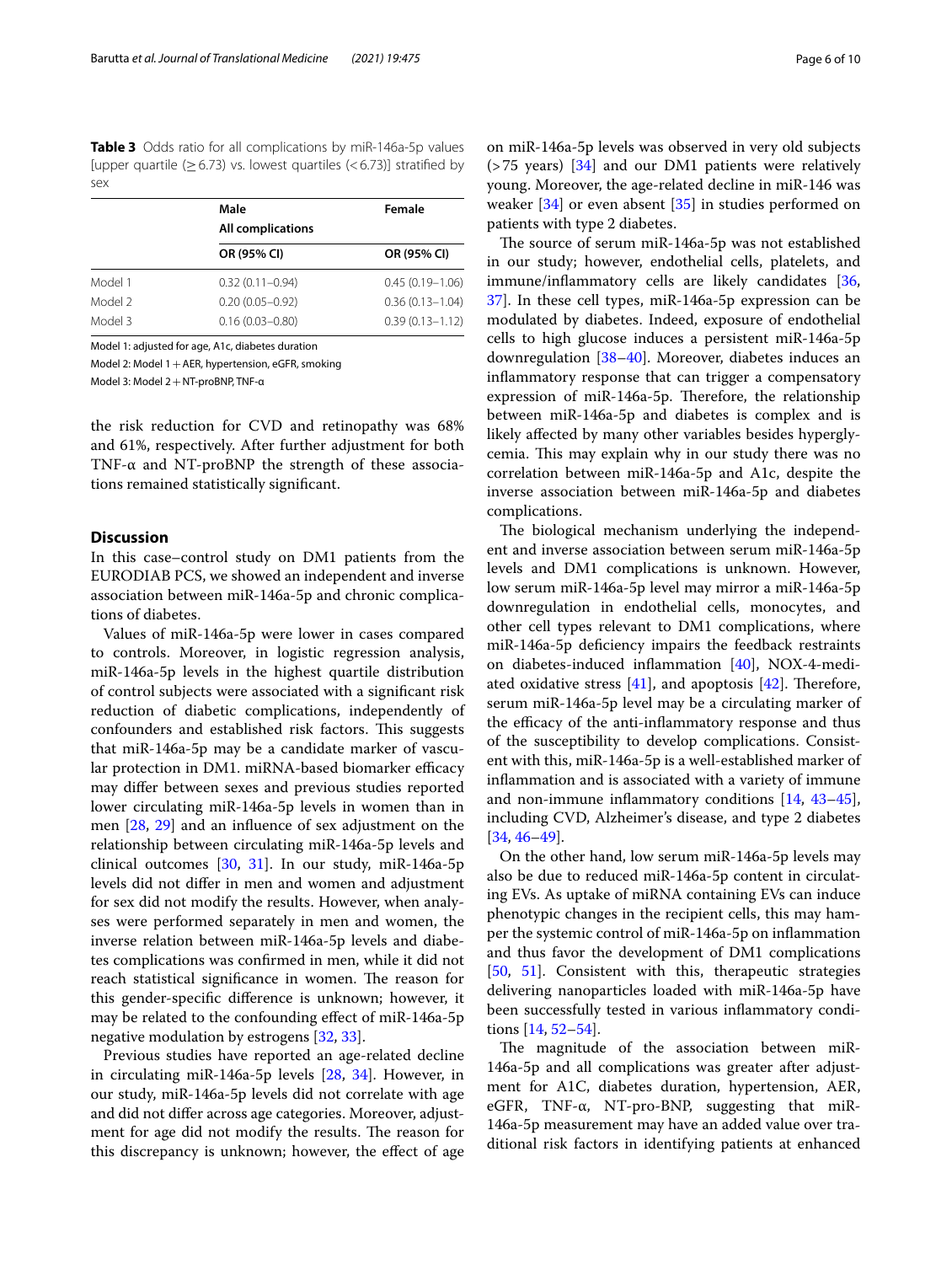risk of complications. Diabetes-related risk factors induce a low-grade infammation and they are thus expected to enhance miR-146a-5p expression  $(13)$  $(13)$ . This may explain their negative confounding efect in the inverse relationship between miR-146a-5p and all complications. Once induced, miR-146a-5p potently inhibits infammatory processes that contribute to diabetic complication onset [[13\]](#page-8-1). Therefore, higher circulating miR-146a-5p levels may identify the subgroup of patients able to build a more efective miR-146a-5p-mediated anti-infammatory response and thus less prone to develop complications. Both miR-146 polymorphisms and epigenetic modifcations may affect the efficacy of miR-146 negative feedback loop [[55\]](#page-9-5).

At variance with our results, a recent study in patients with type 2 diabetes showed that miR-146a-5p levels in circulating CD31+EV were greater in individuals with vascular complications compared with subjects without complications [\[37](#page-8-21)]. However, miR-146a-5p CD31+EV levels were not adjusted for clinical variables that correlated with miR-146a-5p and difered between the two groups. Moreover, miR-146a-5p was measured on circulating CD31+EV rather than on serum, making direct comparison  $[37]$  $[37]$  $[37]$  between the studies difficult.

Logistic regression analysis carried out for individual complications showed that higher miR-146a-5p levels were associated with a 60% lower OR of diabetic retinopathy. In line with this fnding, miR-146a-5p is downregulated in the diabetic retina [\[38](#page-8-22)] and intervention strategies that enhance retinal miR-146 levels either by intravitreal injection or overexpression, ameliorate experimental diabetic retinopathy [[56,](#page-9-6) [57](#page-9-7)]. Besides lowering infammation, high miR-146a-5p expression may also afect retinopathy by downregulating the proangio-genic HIF-1α-ROBO4 pathway [[58](#page-9-8)].

We also found an independent and inverse association between miR-146a-5p and CVD. Mechanistically, miR-146a-5p acts as a brake on proinfammatory NF-kB signaling in both endothelial cells and monocytes and this together with miR-146a-5p anti-oxidative properties [[41](#page-8-24)] may explain the link between miR-146a-5p and atheroprotection. Consistent with this, treatment with miR-146a-5p is benefcial in animal models of atherosclerosis [[59,](#page-9-9) [60](#page-9-10)]. Moreover, a miR-146a-5p polymorphism, resulting in lower mature miR-146a-5p production, confers enhanced risk of coronary artery disease in humans [\[61](#page-9-11)].

Besides the potential relevance of miR-146a-5p as a biomarker of CVD in diabetes, serum miR-146a-5p may also have direct vascular protective efects. Indeed, serum EV carrying miR-146a-5p can enter into recipient cells and alter the cell phenotype by releasing miR-146a-5p. Consistent with this, EV-mediated transfer of miR-146a-5p has been demonstrated to modulate infammation and to improve cardiac function after myocardial infarction [\[62](#page-9-12)]. Moreover, in mouse models of atherosclerosis, delivery of miR-146a-5p to the endothelium by injection of either exogenous EV or a free miR-146a-5p mimetic not only ameliorated endothelial infammation, but also reduced atherosclerotic plaque size [[59,](#page-9-9) [63\]](#page-9-13).

MiR-146a-5p has also been involved in the pathogenesis of diabetic nephropathy [[15](#page-8-3), [18,](#page-8-29) [64](#page-9-14)]. However, we did not observe any signifcant associations between serum miR-146a-5p levels and this microvascular complication of diabetes. The reason is unknown; however, endothelial cells that are a major source of circulating miR-146a-5p may play a less relevant role in this complication than in CVD and retinopathy.

Our study has several limitations. Although EURO-DIAB is a prospective study, baseline serum samples were not available; therefore, miR-146a-5p could only be measured in follow-up samples. Given the cross-sectional design of the study, our results only demonstrate the presence of an independent association between miR-146a-5p and chronic diabetes, but they do not prove a clinical relevance of miR-146a-5p as a biomarker of DM1 complications. Moreover, the cross-sectional design of the study restricts our ability to investigate causal relationships and to elucidate mechanisms. However, pilot cross-sectional studies on large and well-characterized existing cohorts are an efective manner to identify miRNAs of potential interest that can be then tested in longitudinal studies. The smaller number of controls compared to cases has reduced the power of the analyses; however, the number of controls and cases with individual complications was similar, though multiple comparisons might have caused signifcant results due to chance. Lack of matching between cases and controls for age represents a limitation of the study as age can afect circulating miR-146a-5p levels [[28,](#page-8-12) [34\]](#page-8-18); however, adjustments for age were made at the analysis stage. The study did not include a control group of non-diabetic patients as the EURODIAB study exclusively recruited DM1 patients; however, the major purpose of the study was to assess if miR-146a-5p was associated with diabetes complications rather than compare circulating miR-146a-5p levels in patients with and without diabetes. Results were not adjusted for residual β-cell function; however, the role of C-peptide as marker/therapy for chronic DM1 complications is still controversial. Moreover, C-peptide is usually detectable in the frst decade of DM1 [\[65](#page-9-15)] and in our study only 10% of patients had a diabetes duration below 10 years. The possibility of sample degradation over time cannot be ruled out. On the other hand, samples were properly stored and miRNAs are stable in biofuids. Although the TRIZOL method for miRNA extraction may be less sensitive compared to specifc miRNA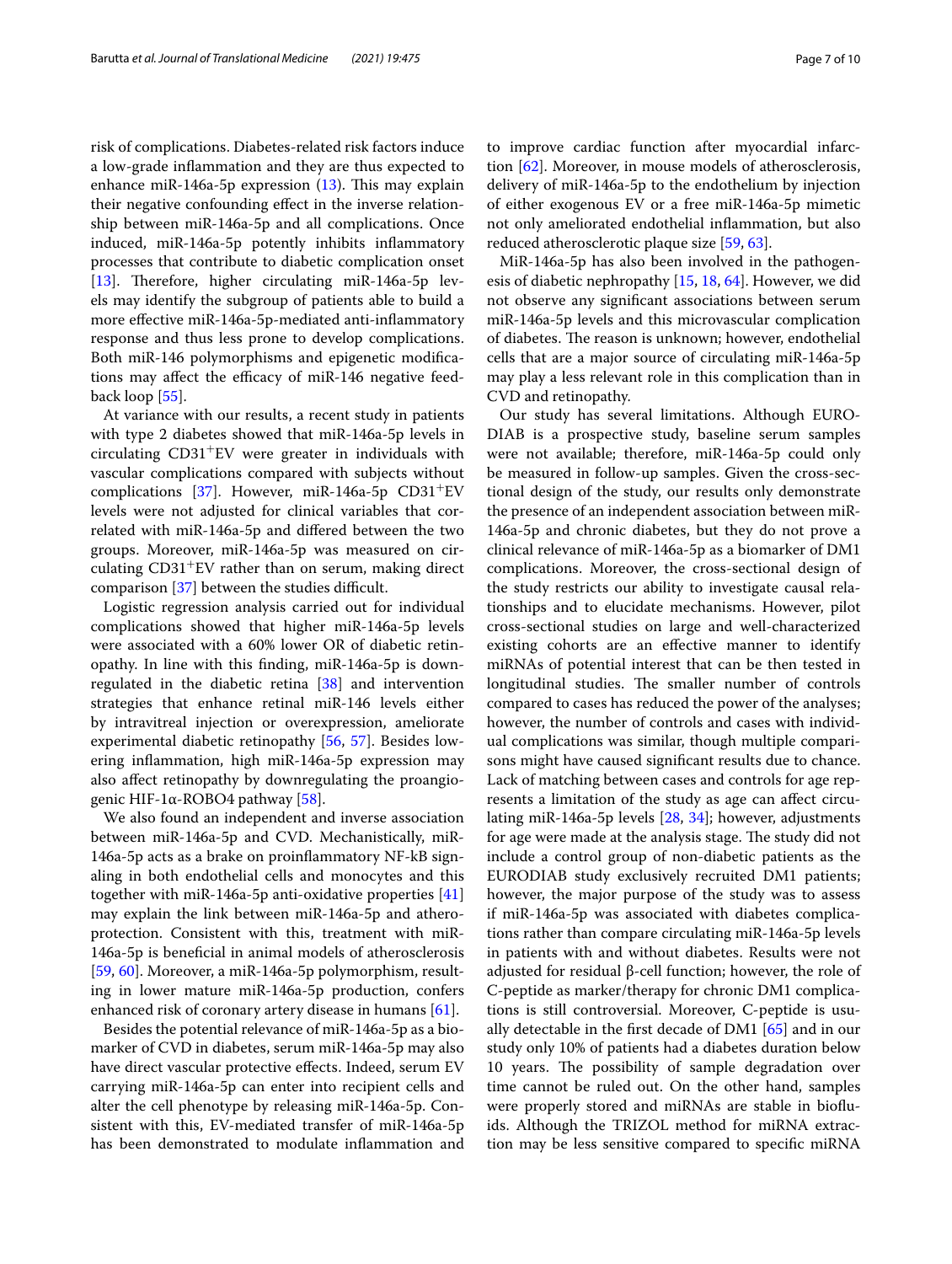extraction kit, there is no an optimal "gold standard" method for isolating miRNAs [[66\]](#page-9-16), the TRIZOL method is widely used, performed well in our hands, and is particularly suitable for routine clinical application given its low cost. We acknowledge that there was a considerable variability in Cel-miR-39 Ct values; however, miR-146 data were normalised using both the endogenous control (U6) and the exogenous control (Cel-miR-39). An important strength of our study is the large sample size and the possibility to adjust for the potential confounding efect of other risk factors and complications. Moreover, patients were from a representative sample of European DM1 patients, and results are, thus generalizable.

## **Conclusions**

In conclusion, in patients with DM1, serum miR-146a-5p levels are independently associated with diabetic complications and in particular with CVD and retinopathy. Prospective studies are warranted to establish if serum miR-146a-5p can be exploited as a clinical biomarker to predict outcomes.

#### **Abbreviations**

PCS: Prospective Complications Study; miR: MicroRNA; DM1: Type 1 diabetes; qPCR: Quantitative PCR; OR: Odds ratio; CI: Confdence interval; A1c: Glycated hemoglobin; AER: Albumin excretion rate; eGFR: Estimated glomerular filtration rate; NT-proBNP: B-type natriuretic peptide; TNF-α: Tumor necrosis factor alpha; CVD: Cardiovascular disease; TGF-β1: Transforming growth factor beta 1; Nf-κB: Nuclear factor kappa-light-chain-enhancer of activated B cells; BMI: Body mass index; IL-6: Interleukin 6; ELISA: Enzyme-linked immunosorbent assay; WHR: Waist to hip ratio; CAD: Coronary artery disease; EV: Extracellular vesicle; HIF-1α: Hypoxia-inducible factor 1 alpha; LDL: Low-density lipoprotein; HDL: High-density lipoprotein; SBP: Systolic blood pressure; DBP: Diastolic blood pressure; sCr: Serum creatinine; Cr Cl: Creatinine clearance.

## **Supplementary Information**

The online version contains supplementary material available at [https://doi.](https://doi.org/10.1186/s12967-021-03142-4) [org/10.1186/s12967-021-03142-4](https://doi.org/10.1186/s12967-021-03142-4).

<span id="page-7-10"></span><span id="page-7-9"></span>**Additional fle 1: Table S1.** Mean Ct values for miR-146a-5p, U6 snRNA and Cel-miR-39 in both controls and cases.

Additional file 2: Table S2. Pearson correlation coefficient of clinical variables.

## **Acknowledgements**

Not applicable.

## **Authors' contributions**

Conceptualization, FB, GG, MD; methodology, FB, GG; formal analysis, FB; investigation, BC, SB, SG; MS data curation, CS, CDS, NC, SSS; writing—original draft preparation, FB, GG, MD, writing—review and editing, GM; supervision, FB, GG; funding acquisition, GG. All authors have read and agreed to the published version of the manuscript.

## **Funding**

This research was funded by EFSD (European Federation for the Study of Diabetes), CRT (Fondazione Cassa di Risparmio di Torino), Turin University, Ital‑ ian Ministry for Education, University and Research (Ministero dell'Istruzione,

dell'Università e della Ricerca ‐ MIUR) under the program "Dipartimenti di Eccellenza 2018–2022" project D15D18000410001.

## **Availability of data and materials**

The datasets used and/or analysed during the current study are available from the corresponding author on reasonable request.

## **Declarations**

#### **Ethics approval and consent to participate**

The study was approved by the Ethical Committee of Turin University, the procedures were in accordance with the Helsinki Declaration and informed consent was obtained from all subjects involved in the study.

#### **Consent for publication**

Not applicable.

## **Competing interests**

The authors declare no confict of interest. The funders had no role in the design of the study; in the collection, analyses, or interpretation of data; in the writing of the manuscript, or in the decision to publish the results.

#### **Author details**

<sup>1</sup> Diabetic Nephropathy Laboratory, Department of Medical Sciences, University of Turin, C/so Dogliotti 14, 10126 Turin, Italy. <sup>2</sup>Italian Institute for Genomic Medicine, IIGM, Candiolo, Italy. <sup>3</sup> Candiolo Cancer Institute, FPO-IRCCS, Candiolo, Italy. 4 Medical Genetics Unit, AOU Città Della Salute E Della Scienza, Turin, Italy.<sup>5</sup> Department of Internal Medicine and Cardiovascular Research Institute Maastricht (CARIM), Maastricht University, Maastricht, The Netherlands. <sup>6</sup>Institute of Cardiovascular Science, University College London, London, UK.<br><sup>7</sup>Center of Besearch On Psychology in Somatic Diseases (CORPS), Denartmer <sup>7</sup> Center of Research On Psychology in Somatic Diseases (CORPS), Department of Medical and Clinical Psychology, Tilburg University, Tilburg, The Netherlands. 8 <sup>8</sup>Institute for Food, Nutrition and Health, University of Reading, Reading, UK.

## Received: 14 June 2021 Accepted: 11 November 2021

#### **References**

- <span id="page-7-0"></span>Kantharidis P, Wang B, Carew RM, Lan HY. Diabetes complications: the microRNA perspective. Diabetes. 2011;60:1832–7.
- <span id="page-7-4"></span>2. Barutta F, Bellini S, Mastrocola R, Bruno G, Gruden G. MicroRNA and microvascular complications of diabetes. Int J Endocrinol. 2018;2018:6890501.
- <span id="page-7-1"></span>3. Zhang Y, Sun X, Icli B, Feinberg MW. Emerging roles for microRNAs in diabetic microvascular disease: novel targets for therapy. Endocr Rev. 2017;38:145–68.
- <span id="page-7-2"></span>4. Kosaka N, Iguchi H, Yoshioka Y, Takeshita F, Matsuki Y, Ochiya T. Secretory mechanisms and intercellular transfer of microRNAs in living cells. J Biol Chem. 2010;285:17442–52.
- 5. Brase JC, Wuttig D, Kuner R, Sültmann H. Serum microRNAs as non-invasive biomarkers for cancer. Mol Cancer. 2010;9:306.
- 6. Wang J, Chen J, Sen S. MicroRNA as biomarkers and diagnostics. J Cell Physiol. 2016;231:25–30.
- <span id="page-7-3"></span>7. Gilad S, Meiri E, Yogev Y, Benjamin S, Lebanony D, Yerushalmi N, Benjamin H, Kushnir M, Cholakh H, Melamed N, Bentwich Z, Hod M, Goren Y, Chajut A. Serum microRNAs are promising novel biomarkers. PLoS ONE. 2008;3:e3148.
- <span id="page-7-5"></span>8. Sebastiani G, Nigi L, Grieco GE, Mancarella F, Ventriglia G, Dotta F. Circulating microRNAs and diabetes mellitus: a novel tool for disease prediction, diagnosis, and staging? J Endocrinol Invest. 2017;40:591–610.
- <span id="page-7-7"></span>9. Pezzolesi MG, Satake E, McDonnell KP, Major M, Smiles AM, Krolewski AS. Circulating TGF-β1-regulated miRNAs and the risk of rapid progression to ESRD in type 1 diabetes. Diabetes. 2015;64:3285–93.
- <span id="page-7-6"></span>10. Barutta F, Bellini S, Canepa S, Durazzo M, Gruden G. Novel biomarkers of diabetic kidney disease: current status and potential clinical application. Acta Diabetol. 2021. <https://doi.org/10.1007/s00592-020-01656-9>.
- <span id="page-7-8"></span>11. Barutta F, Bruno G, Matullo G, Chaturvedi N, Grimaldi S, Schalkwijk C, Stehouwer CD, Fuller JH, Gruden G. MicroRNA-126 and micro-/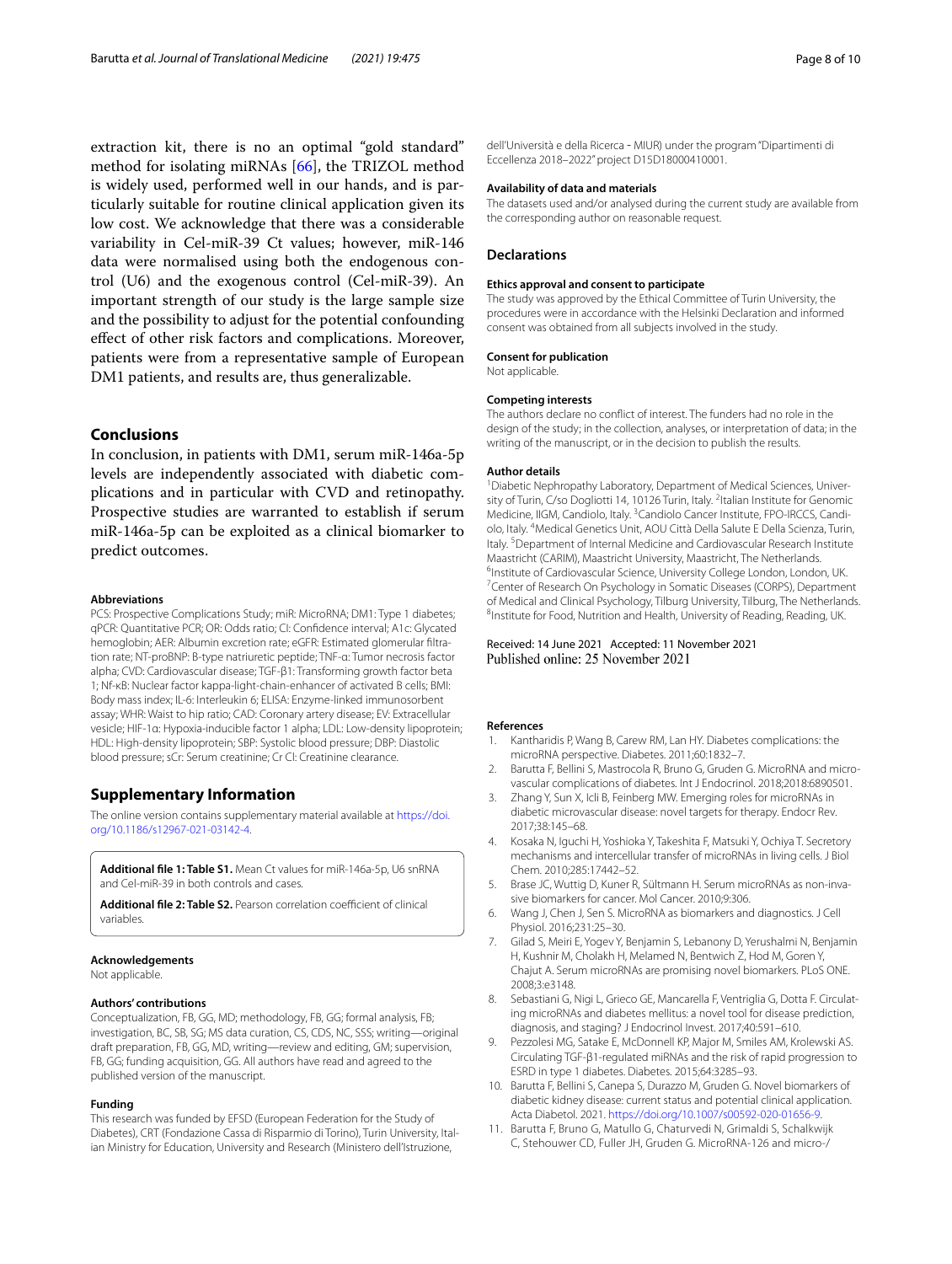macrovascular complications of type 1 diabetes in the EURODIAB Prospective Complications Study. Acta Diabetol. 2016;54:133–9.

- <span id="page-8-0"></span>12. Zampetaki A, Willeit P, Burr S, Yin X, Langley SR, Kiechl S, Klein R, Rossing P, Chaturvedi N, Mayr M. Angiogenic microRNAs linked to incidence and progression of diabetic retinopathy in type 1 diabetes. Diabetes. 2016;65:216–27.
- <span id="page-8-1"></span>13. Taganov KD, Boldin MP, Chang KJ, Baltimore D. NF-κB-dependent induction of microRNA miR-146, an inhibitor targeted to signaling proteins of innate immune responses. Proc Natl Acad Sci U S A. 2006;103:12481–6.
- <span id="page-8-2"></span>14. Mortazavi-Jahromi SS, Aslani M, Mirshafey A. A comprehensive review on miR-146a molecular mechanisms in a wide spectrum of immune and non-immune infammatory diseases. Immunol Lett. 2020;227:8–27.
- <span id="page-8-3"></span>15. Bhatt K, Lanting LL, Jia Y, Yadav S, Reddy MA, Magilnick N, Boldin M, Natarajan R. Anti-inflammatory role of microRNA-146a in the pathogenesis of diabetic nephropathy. J Am Soc Nephrol. 2016;27:2277–88.
- 16. Liu XS, Fan B, Szalad A, Jia L, Wang L, Wang X, Pan W, Zhang L, Zhang R, Hu J, Zhang XM, Chopp M, Zhang ZG. MicroRNA-146a mimics reduce the peripheral neuropathy in type 2 diabetic mice. Diabetes. 2017;66:3111–21.
- 17. Wang L, Chopp M, Szalad A, Zhang Y, Wang X, Zhang RL, Liu XS, Jia L, Zhang ZG. The role of miR-146a in dorsal root ganglia neurons of experimental diabetic peripheral neuropathy. Neuroscience. 2014;259:155–63.
- <span id="page-8-29"></span>18. Lee HW, Khan SQ, Khaliqdina S, Altintas MM, Grahammer F, Zhao JL, Koh KH, Tardi NJ, Faridi MH, Geraghty T, Cimbaluk DJ, Susztak K, Moita LF, Baltimore D, Tharaux PL, Huber TB, Kretzler M, Bitzer M, Reiser J, Gupta V. Absence of miR-146a in podocytes increases risk of diabetic glomerulopathy via up-regulation of ErbB4 and Notch-1. J Biol Chem. 2017;292:732–47.
- <span id="page-8-4"></span>19. La Sala L, Prattichizzo F, Ceriello A. The link between diabetes and atherosclerosis. Eur J Prev Cardiol. 2019;26:15–24.
- <span id="page-8-5"></span>20. Barutta F, Bruno G, Matullo G, Chaturvedi N, Grimaldi S, Schalkwijk C, Stehouwer CD, Fuller JH, Gruden G. MicroRNA-126 and micro-/macrovascular complications of type 1 diabetes in the EURODIAB Prospective Complications Study. Acta Diabetol. 2017;54:133–9.
- <span id="page-8-6"></span>21. The EURODIAB IDDM Complications Study Group. Microvascular and acute complications in IDDM patients: the EURODIAB IDDM complications study. Diabetologia. 1994;37:278–85.
- <span id="page-8-7"></span>22. Chaturvedi N, Sjoelie AK, Porta M, Aldington SJ, Fuller JH, Songini M, Kohner EM; EURODIAB prospective complications study. Markers of insulin resistance are strong risk factors for retinopathy incidence in type 1 diabetes. Diabetes Care. 2001;24:284–289.
- <span id="page-8-8"></span>23. Schram MT, Chaturvedi N, Schalkwijk CG, Fuller JH, Stehouwer CD; EURO-DIAB prospective complications study group. Markers of infammation are cross-sectionally associated with microvascular complications and cardiovascular disease in type 1 diabetes: the EURODIAB prospective complications study. Diabetologia. 2005;48:370–378.
- 24. Gruden G, Bruno G, Chaturvedi N, Burt D, Pinach S, Schalkwijk C, Stehouwer CD, Witte DR, Fuller JH, Cavallo-Perin P; EURODIAB prospective complications study group. ANTI-HSP60 and ANTI-HSP70 antibody levels and micro/macrovascular complications in type 1 diabetes: the EURODIAB study. J Intern Med. 2009;266:527–536.
- <span id="page-8-11"></span>25. Gruden G, Barutta F, Chaturvedi N, Schalkwijk C, Stehouwer CD, Pinach S, Manzo M, Loiacono M, Tricarico M, Mengozzi G, Witte DR, Fuller JH, Perin PC, Bruno G. NH2-terminal probrain natriuretic peptide is associated with diabetes complications in the EURODIAB Prospective Complications Study: the role of tumor necrosis factor-α. Diabetes Care. 2012;35:1931–6.
- <span id="page-8-9"></span>26. Chaturvedi N., Schalkwijk C.G., Abrahamian H., Fuller J.H., Stehouwer C.D.; EURODIAB prospective complications study group. Circulating and urinary transforming growth factor beta1, Amadori albumin, and complications of type 1 diabetes: the EURODIAB prospective complications study. Diabetes Care. 2002;25:2320–2327.
- <span id="page-8-10"></span>27. Levey AS, Bosch JP, Lewis JB, Greene T, Rogers N, Roth D. A more accurate method to estimate glomerular fltration rate from serum creatinine: a new prediction equation. Modifcation of diet in renal disease study group. Ann Intern Med. 1999;130:461–470.
- <span id="page-8-12"></span>28. Maffioletti E, Milanesi E, Ansari A, Zanetti O, Galluzzi S, Geroldi C, Gennarelli M, Bocchio-Chiavetto L. miR-146a plasma levels are not altered in alzheimer's disease but correlate with age and illness severity. Front Aging Neurosci. 2020;17(11):366.
- <span id="page-8-13"></span>29. Zheng L, Zhuang C, Wang X, Ming L. Serum miR-146a, miR-155, and miR-210 as potential markers of Graves' disease. J Clin Lab Anal. 2018;32:e22266.
- <span id="page-8-14"></span>30. Bae SC, Lee YH. MiR-146a levels in rheumatoid arthritis and their correlation with disease activity: a meta-analysis. Int J Rheum Dis. 2018;21:1335–42.
- <span id="page-8-15"></span>31. Meerson A, Najjar A, Saad E, Sbeit W, Barhoum M, Assy N. Sex diferences in plasma microRNA biomarkers of early and complicated diabetes mellitus in Israeli Arab and Jewish patients. Noncoding RNA. 2019;5:32.
- <span id="page-8-16"></span>32. Kangas R, Pöllänen E, Rippo MR, Lanzarini C, Prattichizzo F, Niskala P, Jylhävä J, Sipilä S, Kaprio J, Procopio AD, Capri M, Franceschi C, Olivieri F, Kovanen V. Circulating miR-21, miR-146a and Fas ligand respond to postmenopausal estrogen-based hormone replacement therapy–a study with monozygotic twin pairs. Mech Ageing Dev. 2014;15(143–144):1–8.
- <span id="page-8-17"></span>33. Dai R, Phillips RA, Zhang Y, Khan D, Crasta O, Ahmed SA. Suppression of LPS-induced Interferon-gamma and nitric oxide in splenic lymphocytes by select estrogen-regulated microRNAs: a novel mechanism of immune modulation. Blood. 2008;112:4591–7.
- <span id="page-8-18"></span>34. Mensà E, Giuliani A, Matacchione G, Gurău F, Bonfgli AR, Romagnoli F, De Luca M, Sabbatinelli J, Olivieri F. Circulating miR-146a in healthy aging and type 2 diabetes: age- and gender-specifc trajectories. Mech Ageing Dev. 2019;180:1–10.
- <span id="page-8-19"></span>35. Baldeon RL, Weigelt K, de Wit H, Ozcan B, van Oudenaren A, Sempertegui F, Sijbrands E, Grosse L, Freire W, Drexhage HA, Leenen PJ. Decreased Serum Level of miR-146a as Sign of Chronic Infammation in Type 2 Diabetic Patients. PLoS One. 2014;9,e115209.
- <span id="page-8-20"></span>36. Balasubramanyam M, Aravind S, Gokulakrishnan K, Prabu P, Sathishkumar C, Ranjani H, MohanImpaired V. miR-146a expression links subclinical infammation and insulin resistance in Type 2 diabetes. Mol Cell Biochem. 2011;351:197–205.
- <span id="page-8-21"></span>37. Prattichizzo F, De Nigris V, Sabbatinelli J, Giuliani A, Castaño C, Párrizas M, Crespo I, Grimaldi A, Baranzini N, Spiga R, Mancuso E, Rippo MR, Procopio AD, Novials A, Bonfgli AR, Garavelli S, La Sala L, Matarese G, de Candia P, Olivieri F, Ceriello A, CD31+ extracellular vesicles from patients with type 2 diabetes shuttle a miRNA signature associated with cardiovascular complications. Diabetes. 2021;70:240–54.
- <span id="page-8-22"></span>38. Feng B, Chen S, McArthur K, Wu Y, Sen S, Ding Q, Feldman RD, Chakrabarti S. MiR-146a-mediated extracellular matrix protein production in chronic diabetes complications. Diabetes. 2011;60:2975–84.
- 39. Zhong X, Liao Y, Chen L, Liu G, Feng Y, Zeng T, Zhang J. The Micro-RNAs in the pathogenesis of metabolic memory. Endocrinology. 2015;156:3157–68.
- <span id="page-8-23"></span>40. Lo WY, Peng CT, Wang HJ. MicroRNA-146a-5p mediates high glucoseinduced endothelial infammation via targeting interleukin-1 receptorassociated kinase 1 expression. Front Physiol. 2017;8:551.
- <span id="page-8-24"></span>41. Wang HJ, Huang JL, Shih YY, Wu HY, Peng CT, Lo WY. MicroRNA-146a decreases high glucose/thrombin-induced endothelial inflammation by inhibiting NAPDH oxidase 4 expression. Mediators Infamm. 2014;2014:379537.
- <span id="page-8-25"></span>42. Ye EA, Steinle JJ. miR-146a suppresses STAT3/VEGF pathways and reduces apoptosis through IL-6 signaling in primary human retinal microvascular endothelial cells in high glucose conditions. Vision Res. 2017;139:15–22.
- <span id="page-8-26"></span>43. Olivieri F, Prattichizzo F, Giuliani A, Matacchione G, Rippo MR, Sabbatinelli J, Bonafè M. miR-21 and miR-146a: the microRNAs of infammaging and age-related diseases. Ageing Res Rev. 2021;70:101374.
- 44. Giuliani A, Lattanzi S, Ramini D, Graciotti L, Danni MC, Procopio AD, Silvestrini M, Olivieri F, Sabbatinelli J. Potential prognostic value of circulating infamma-miR-146a-5p and miR-125a-5p in relapsing-remitting multiple sclerosis. Mult Scler Relat Disord. 2021;54:103126.
- <span id="page-8-27"></span>45. Zhang LL, Wu XX, Wang XF, Di DS, Huang Q, Liu RS, Shuai ZW, Ye DQ, Leng RX. Genetic variant in microRNA-146a gene is associated with risk of rheumatoid arthritis. Ann Med. 2021;53:824–9.
- <span id="page-8-28"></span>46. Wang J, Yan Y, Song D, Liu B. Reduced plasma miR-146a is a predictor of poor coronary collateral circulation in patients with coronary artery disease. Biomed Res Int. 2016. [https://doi.org/10.1155/2016/4285942.](https://doi.org/10.1155/2016/4285942)
- 47. Hijmans JG, Diehl KJ, Bammert TD, Kavlich PJ, Lincenberg GM, Greiner JJ, Stauffer BL, DeSouza CA. Association between hypertension and circulating vascular-related microRNAs. J Hum Hypertens. 2018;32:440–4.
- 48. Dong H, Li J, Huang L, Chen X, Li D, Wang T, Hu C, Xu J, Zhang C, Zen K, Xiao S, Yan Q, Wang C, Zhang CY. Serum MicroRNA profles serve as